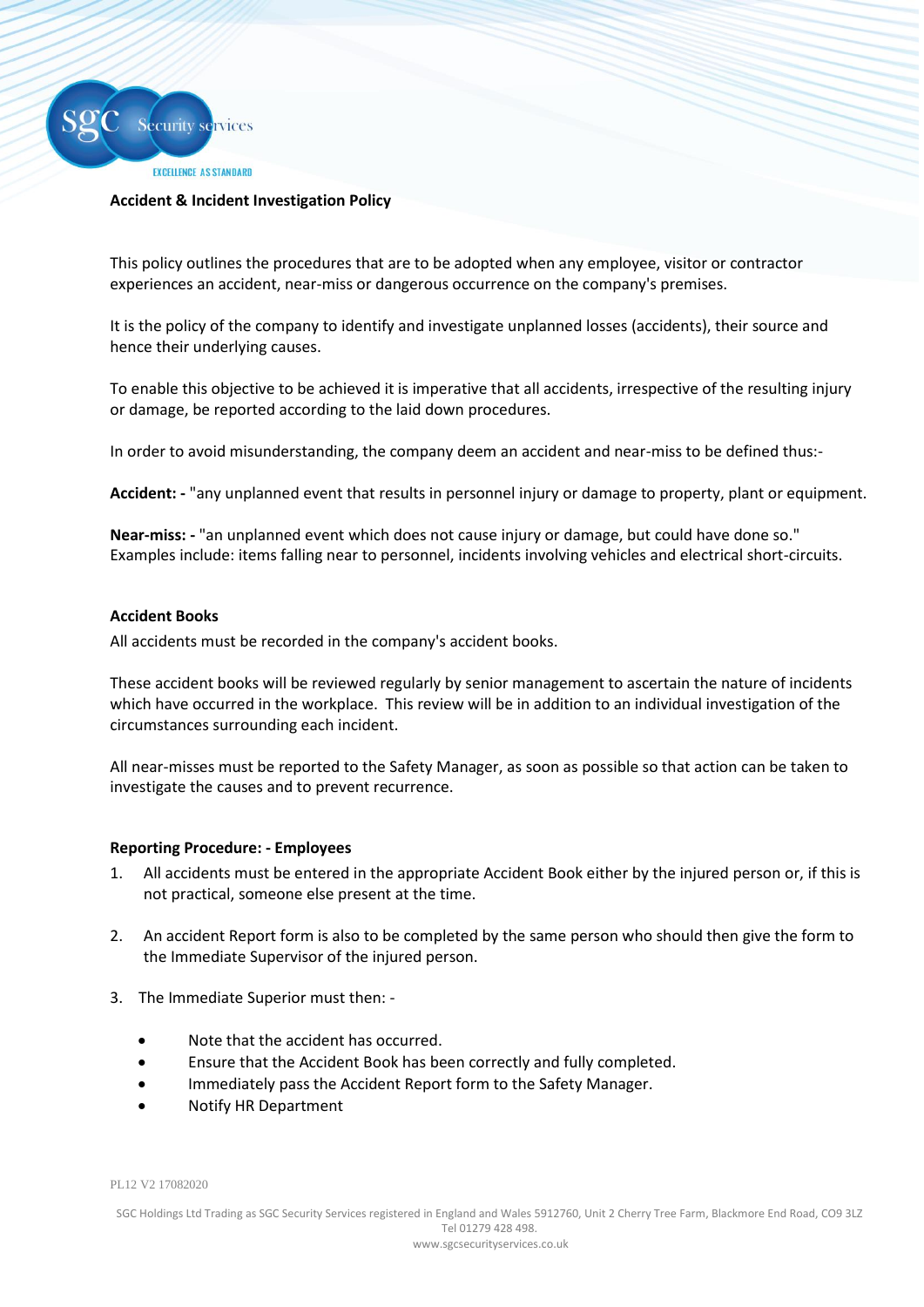

- 4. The Safety Manager will then:
	- Ensure that, where applicable, the requirements of the Reporting of Injuries, Diseases and Dangerous Occurrences Regulations 1995 are met.
	- Complete Part II of the Company Accident Report form, recording the findings of the subsequent investigation.
	- Discuss the accident and the contributory factors with the Departmental head
	- Report findings to the Director responsible for Health & Safety and, if necessary, instigate any disciplinary proceedings.
	- Ensure the Accounts Department have been informed that the accident occurred to enable their procedures to be implemented.
- 5. The Director responsible for Health & Safety will then:
	- Ensure, so far as reasonably practical, that proper action is taken to help prevent the accident being repeated.

### **N.B.**

- **1.** Investigation of an alleged accident does not necessarily imply that sick pay will be paid. This will depend on the result of the investigation.
- 2. The above is simply the administrative procedure. Clearly it is essential for all concerned to give priority to the safety and welfare of any injured person and anyone else involved.

## **Reporting Procedure - Visitors / Contractors**

Any non-employee who experiences an accident or near-miss incident whilst on the premises must report the incident immediately to the person responsible for his or her premises on site. If the person responsible is not available, the visitor / contractor must obtain the assistance of a responsible person to ensure that the company procedure is adhered to.

All injuries must be reported in the accident book, however minor. Visitors and contractors who are unable to enter their account into the book must arrange for another person to make an entry on their behalf. Visitors and contractors should also notify their own employer where applicable.

The Company takes the responsibility for notifying reportable accidents under the Reporting of Injuries, Diseases and Dangerous Occurrences Regulations 1995, therefore the Company's Safety Manager must be informed immediately.

## **Reporting Procedure - Damage / Theft**

All accidents / incidents which result in the loss or damage of plant, equipment or vehicles but not necessarily personal injury must be recorded on the "Damage or Loss Report Form" and passed to the Safety Manager without delay.